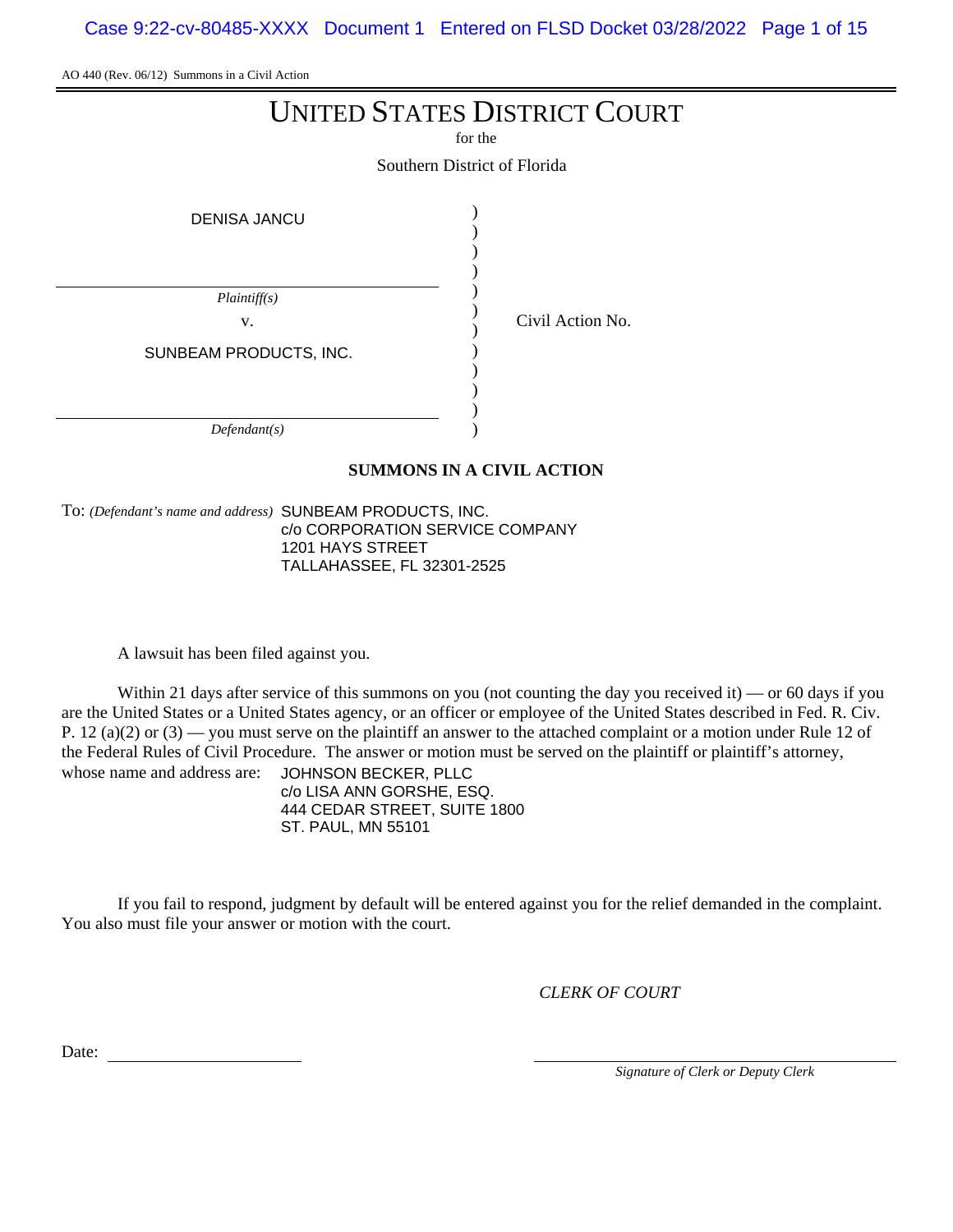AO 440 (Rev. 06/12) Summons in a Civil Action (Page 2)

Civil Action No.

# **PROOF OF SERVICE**

# *(This section should not be filed with the court unless required by Fed. R. Civ. P. 4 (l))*

|       |                                                                             | This summons for (name of individual and title, if any)                                                                                                          |                    | <u> 1989 - Jan Stein Stein Stein Stein Stein Stein Stein Stein Stein Stein Stein Stein Stein Stein Stein Stein S</u>   |          |  |  |  |  |
|-------|-----------------------------------------------------------------------------|------------------------------------------------------------------------------------------------------------------------------------------------------------------|--------------------|------------------------------------------------------------------------------------------------------------------------|----------|--|--|--|--|
|       | was received by me on (date)                                                |                                                                                                                                                                  |                    |                                                                                                                        |          |  |  |  |  |
|       |                                                                             | $\Box$ I personally served the summons on the individual at (place)                                                                                              |                    |                                                                                                                        |          |  |  |  |  |
|       |                                                                             | ; or                                                                                                                                                             |                    |                                                                                                                        |          |  |  |  |  |
|       |                                                                             | on $(date)$<br><u> 1989 - Johann Barbara, martxa amerikan per</u><br>$\Box$ I left the summons at the individual's residence or usual place of abode with (name) |                    |                                                                                                                        |          |  |  |  |  |
|       |                                                                             |                                                                                                                                                                  |                    | , a person of suitable age and discretion who resides there,                                                           |          |  |  |  |  |
|       | and mailed a copy to the individual's last known address; or<br>on $(data)$ |                                                                                                                                                                  |                    |                                                                                                                        |          |  |  |  |  |
|       |                                                                             | $\Box$ I served the summons on (name of individual)                                                                                                              |                    |                                                                                                                        | , who is |  |  |  |  |
|       |                                                                             | designated by law to accept service of process on behalf of (name of organization)                                                                               |                    |                                                                                                                        |          |  |  |  |  |
|       |                                                                             | on $(data)$ ; or                                                                                                                                                 |                    |                                                                                                                        |          |  |  |  |  |
|       |                                                                             | $\Box$ I returned the summons unexecuted because                                                                                                                 |                    | <u> 1989 - Johann Stoff, deutscher Stoffen und der Stoffen und der Stoffen und der Stoffen und der Stoffen und der</u> | ; or     |  |  |  |  |
|       | $\Box$ Other (specify):                                                     |                                                                                                                                                                  |                    |                                                                                                                        |          |  |  |  |  |
|       | My fees are \$                                                              | for travel and \$                                                                                                                                                |                    | for services, for a total of \$                                                                                        | 0.00     |  |  |  |  |
|       | I declare under penalty of perjury that this information is true.           |                                                                                                                                                                  |                    |                                                                                                                        |          |  |  |  |  |
| Date: |                                                                             |                                                                                                                                                                  |                    |                                                                                                                        |          |  |  |  |  |
|       |                                                                             |                                                                                                                                                                  | Server's signature |                                                                                                                        |          |  |  |  |  |
|       |                                                                             |                                                                                                                                                                  |                    | Printed name and title                                                                                                 |          |  |  |  |  |
|       |                                                                             |                                                                                                                                                                  |                    |                                                                                                                        |          |  |  |  |  |

*Server's address*

Additional information regarding attempted service, etc: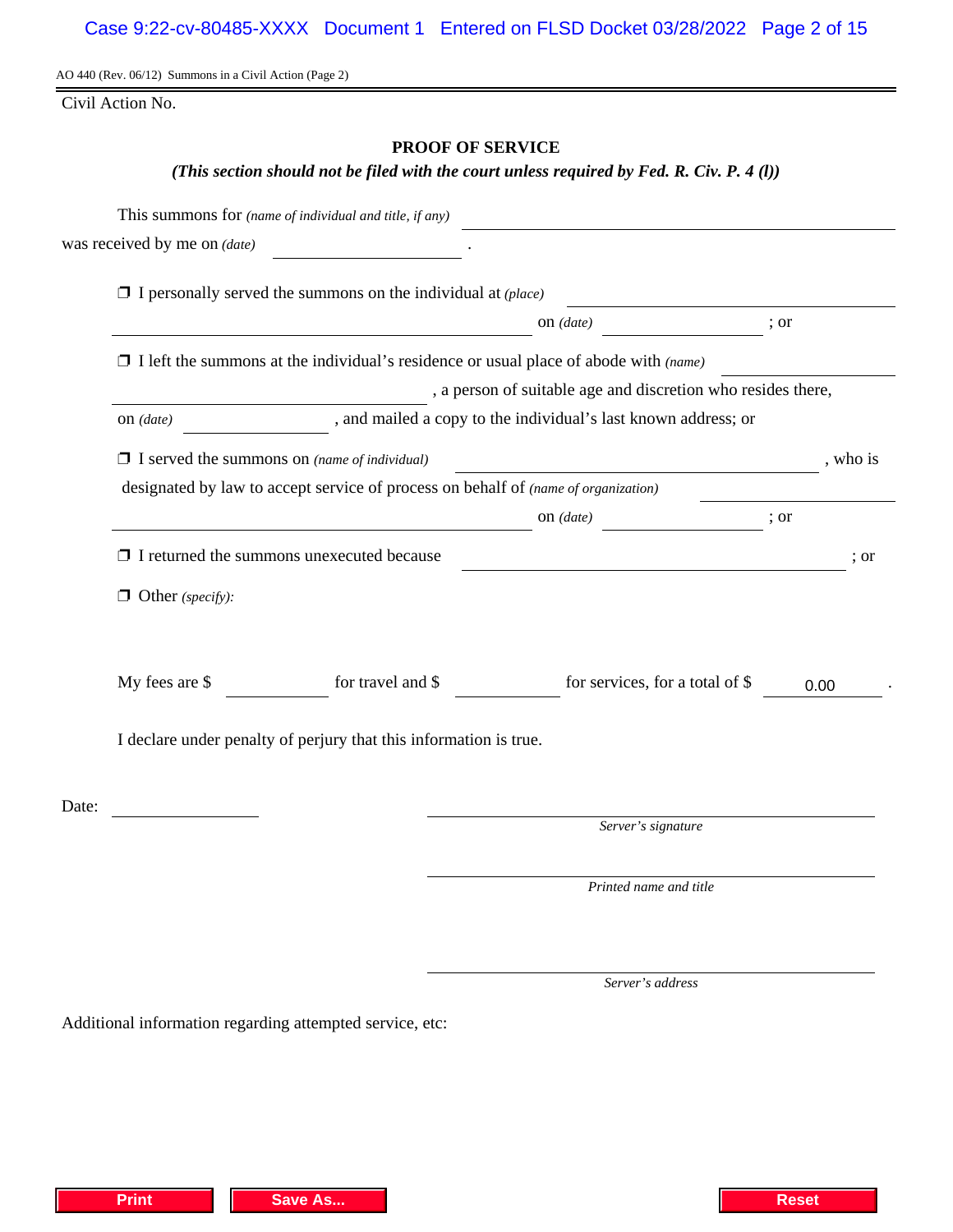| JS 44 (Rev. Gagge 9:22-CV-80485-XXXX Document 1CONTERCONFECTD Docket 03/28/2022 Page 3 of 15                                                                                                                                                                                                                                                                                                                                                                       |                                                                                            |                                                         |                                                                                                                                                                                              |                                                                                                                                |                                                                                     |  |
|--------------------------------------------------------------------------------------------------------------------------------------------------------------------------------------------------------------------------------------------------------------------------------------------------------------------------------------------------------------------------------------------------------------------------------------------------------------------|--------------------------------------------------------------------------------------------|---------------------------------------------------------|----------------------------------------------------------------------------------------------------------------------------------------------------------------------------------------------|--------------------------------------------------------------------------------------------------------------------------------|-------------------------------------------------------------------------------------|--|
| The JS 44 civil cover sheet and the information contained herein neither replace nor supplement the filing and service of pleadings or other papers as required by law, except as<br>provided by local rules of court. This form, approved by the Judicial Conference of the United States in September 1974, is required for the use of the Clerk of Court for the<br>purpose of initiating the civil docket sheet. (SEE INSTRUCTIONS ON NEXT PAGE OF THIS FORM.) |                                                                                            |                                                         |                                                                                                                                                                                              |                                                                                                                                |                                                                                     |  |
| I. (a) PLAINTIFFS                                                                                                                                                                                                                                                                                                                                                                                                                                                  |                                                                                            |                                                         | <b>DEFENDANTS</b>                                                                                                                                                                            |                                                                                                                                |                                                                                     |  |
| <b>DENISA JANCU</b>                                                                                                                                                                                                                                                                                                                                                                                                                                                |                                                                                            |                                                         | SUNBEAM PRODUCTS, INC.                                                                                                                                                                       |                                                                                                                                |                                                                                     |  |
| County of Residence of First Listed Plaintiff<br>ORANGE, CA<br>(b)<br>(EXCEPT IN U.S. PLAINTIFF CASES)                                                                                                                                                                                                                                                                                                                                                             |                                                                                            |                                                         | PALM BEACH, FL<br>County of Residence of First Listed Defendant<br>(IN U.S. PLAINTIFF CASES ONLY)<br>IN LAND CONDEMNATION CASES, USE THE LOCATION OF<br>NOTE:<br>THE TRACT OF LAND INVOLVED. |                                                                                                                                |                                                                                     |  |
| (c)                                                                                                                                                                                                                                                                                                                                                                                                                                                                | Attorneys (Firm Name, Address, and Telephone Number)                                       |                                                         | Attorneys (If Known)                                                                                                                                                                         |                                                                                                                                |                                                                                     |  |
|                                                                                                                                                                                                                                                                                                                                                                                                                                                                    | Johnson Becker, PLLC, 444 Cedar Street, Suite 1800,<br>Saint Paul, Mn 55101 (612) 436-1800 |                                                         |                                                                                                                                                                                              |                                                                                                                                |                                                                                     |  |
| <b>II. BASIS OF JURISDICTION</b> (Place an "X" in One Box Only)                                                                                                                                                                                                                                                                                                                                                                                                    |                                                                                            |                                                         |                                                                                                                                                                                              |                                                                                                                                | <b>III. CITIZENSHIP OF PRINCIPAL PARTIES</b> (Place an "X" in One Box for Plaintiff |  |
| U.S. Government<br>$\vert$ 1<br>Plaintiff                                                                                                                                                                                                                                                                                                                                                                                                                          | <b>Federal Ouestion</b><br>(U.S. Government Not a Party)                                   |                                                         | (For Diversity Cases Only)<br>Citizen of This State                                                                                                                                          | <b>DEF</b><br><b>PTF</b><br>$\vert x \vert$<br>$\vert$ 1<br>Incorporated or Principal Place<br>-1<br>of Business In This State | and One Box for Defendant)<br>PTF<br>DEF<br> 4                                      |  |
| U.S. Government<br>$\overline{12}$<br>Defendant                                                                                                                                                                                                                                                                                                                                                                                                                    | Diversity<br>$\overline{4}$                                                                | (Indicate Citizenship of Parties in Item III)           | $ \mathbf{x} $ 2<br>Citizen of Another State                                                                                                                                                 | Incorporated and Principal Place<br>2<br>of Business In Another State                                                          | 5<br>$\vert 5$                                                                      |  |
|                                                                                                                                                                                                                                                                                                                                                                                                                                                                    |                                                                                            |                                                         | Citizen or Subject of a<br>Foreign Country                                                                                                                                                   | Foreign Nation<br>3                                                                                                            | $\sqrt{6}$<br>6                                                                     |  |
| <b>IV. NATURE OF SUIT</b> (Place an "X" in One Box Only)                                                                                                                                                                                                                                                                                                                                                                                                           |                                                                                            |                                                         |                                                                                                                                                                                              | Click here for: Nature of Suit Code Descriptions.                                                                              |                                                                                     |  |
| <b>CONTRACT</b>                                                                                                                                                                                                                                                                                                                                                                                                                                                    |                                                                                            | <b>TORTS</b>                                            | <b>FORFEITURE/PENALTY</b>                                                                                                                                                                    | <b>BANKRUPTCY</b>                                                                                                              | <b>OTHER STATUTES</b>                                                               |  |
| 110 Insurance<br>120 Marine                                                                                                                                                                                                                                                                                                                                                                                                                                        | PERSONAL INJURY<br>310 Airplane                                                            | PERSONAL INJURY<br>$ \mathbf{x} $ 365 Personal Injury - | 625 Drug Related Seizure<br>of Property 21 USC 881                                                                                                                                           | 422 Appeal 28 USC 158<br>423 Withdrawal                                                                                        | 375 False Claims Act<br>376 Qui Tam (31 USC                                         |  |
| 130 Miller Act                                                                                                                                                                                                                                                                                                                                                                                                                                                     | 315 Airplane Product                                                                       | Product Liability                                       | 690 Other                                                                                                                                                                                    | 28 USC 157                                                                                                                     | 3729(a)                                                                             |  |
| 140 Negotiable Instrument<br>150 Recovery of Overpayment                                                                                                                                                                                                                                                                                                                                                                                                           | Liability<br>320 Assault, Libel &                                                          | 367 Health Care/<br>Pharmaceutical                      |                                                                                                                                                                                              | <b>INTELLECTUAL</b><br><b>PROPERTY RIGHTS</b>                                                                                  | 400 State Reapportionment<br>410 Antitrust                                          |  |
| & Enforcement of Judgment                                                                                                                                                                                                                                                                                                                                                                                                                                          | Slander                                                                                    | Personal Injury                                         |                                                                                                                                                                                              | 820 Copyrights                                                                                                                 | 430 Banks and Banking                                                               |  |
| 151 Medicare Act<br>152 Recovery of Defaulted                                                                                                                                                                                                                                                                                                                                                                                                                      | 330 Federal Employers'<br>Liability                                                        | Product Liability<br>368 Asbestos Personal              |                                                                                                                                                                                              | 830 Patent                                                                                                                     | 450 Commerce<br>460 Deportation                                                     |  |
| <b>Student Loans</b>                                                                                                                                                                                                                                                                                                                                                                                                                                               | 340 Marine                                                                                 | <b>Injury Product</b>                                   |                                                                                                                                                                                              | 835 Patent - Abbreviated<br>New Drug Application                                                                               | 470 Racketeer Influenced and                                                        |  |
| (Excludes Veterans)<br>153 Recovery of Overpayment                                                                                                                                                                                                                                                                                                                                                                                                                 | 345 Marine Product<br>Liability                                                            | Liability<br>PERSONAL PROPERTY                          | <b>LABOR</b>                                                                                                                                                                                 | 840 Trademark                                                                                                                  | Corrupt Organizations<br>480 Consumer Credit                                        |  |
| of Veteran's Benefits                                                                                                                                                                                                                                                                                                                                                                                                                                              | 350 Motor Vehicle                                                                          | 370 Other Fraud                                         | 710 Fair Labor Standards                                                                                                                                                                     | 880 Defend Trade Secrets<br>Act of 2016                                                                                        | (15 USC 1681 or 1692)                                                               |  |
| 160 Stockholders' Suits                                                                                                                                                                                                                                                                                                                                                                                                                                            | 355 Motor Vehicle                                                                          | 371 Truth in Lending                                    | Act                                                                                                                                                                                          |                                                                                                                                | 485 Telephone Consumer                                                              |  |
| 190 Other Contract<br>195 Contract Product Liability                                                                                                                                                                                                                                                                                                                                                                                                               | Product Liability<br>360 Other Personal                                                    | 380 Other Personal<br>Property Damage                   | 720 Labor/Management<br>Relations                                                                                                                                                            | <b>SOCIAL SECURITY</b><br>861 HIA (1395ff)                                                                                     | Protection Act<br>490 Cable/Sat TV                                                  |  |
| 196 Franchise                                                                                                                                                                                                                                                                                                                                                                                                                                                      | Injury                                                                                     | 385 Property Damage                                     | 740 Railway Labor Act                                                                                                                                                                        | 862 Black Lung (923)                                                                                                           | 850 Securities/Commodities/                                                         |  |
|                                                                                                                                                                                                                                                                                                                                                                                                                                                                    | 362 Personal Injury -<br>Medical Malpractice                                               | Product Liability                                       | 751 Family and Medical                                                                                                                                                                       | 863 DIWC/DIWW (405(g))                                                                                                         | Exchange                                                                            |  |
| <b>REAL PROPERTY</b>                                                                                                                                                                                                                                                                                                                                                                                                                                               | <b>CIVIL RIGHTS</b>                                                                        | <b>PRISONER PETITIONS</b>                               | Leave Act<br>790 Other Labor Litigation                                                                                                                                                      | 864 SSID Title XVI<br>865 RSI (405(g))                                                                                         | 890 Other Statutory Actions<br>891 Agricultural Acts                                |  |
| 210 Land Condemnation                                                                                                                                                                                                                                                                                                                                                                                                                                              | 440 Other Civil Rights                                                                     | <b>Habeas Corpus:</b>                                   | 791 Employee Retirement                                                                                                                                                                      |                                                                                                                                | 893 Environmental Matters                                                           |  |
| 220 Foreclosure                                                                                                                                                                                                                                                                                                                                                                                                                                                    | 441 Voting                                                                                 | 463 Alien Detainee                                      | Income Security Act                                                                                                                                                                          | <b>FEDERAL TAX SUITS</b>                                                                                                       | 895 Freedom of Information                                                          |  |
|                                                                                                                                                                                                                                                                                                                                                                                                                                                                    |                                                                                            |                                                         |                                                                                                                                                                                              | 870 Taxes (U.S. Plaintiff                                                                                                      | Act                                                                                 |  |
| 230 Rent Lease & Ejectment                                                                                                                                                                                                                                                                                                                                                                                                                                         | 442 Employment                                                                             | 510 Motions to Vacate                                   |                                                                                                                                                                                              |                                                                                                                                |                                                                                     |  |
| 240 Torts to Land<br>245 Tort Product Liability                                                                                                                                                                                                                                                                                                                                                                                                                    | 443 Housing/<br>Accommodations                                                             | Sentence<br>530 General                                 |                                                                                                                                                                                              | or Defendant)<br>871 IRS-Third Party                                                                                           | 896 Arbitration<br>899 Administrative Procedure                                     |  |
| 290 All Other Real Property                                                                                                                                                                                                                                                                                                                                                                                                                                        | 445 Amer. w/Disabilities<br>Employment                                                     | 535 Death Penalty<br>Other:                             | <b>IMMIGRATION</b><br>462 Naturalization Application                                                                                                                                         | 26 USC 7609                                                                                                                    | Act/Review or Appeal of<br><b>Agency Decision</b>                                   |  |

|                                                                           |                                                                                                                                            | 560 Civil Detainee -<br>Conditions of<br>Confinement |                                 |                                                                 |                                                       |                                                   |  |
|---------------------------------------------------------------------------|--------------------------------------------------------------------------------------------------------------------------------------------|------------------------------------------------------|---------------------------------|-----------------------------------------------------------------|-------------------------------------------------------|---------------------------------------------------|--|
| V. ORIGIN (Place an "X" in One Box Only)                                  |                                                                                                                                            |                                                      |                                 |                                                                 |                                                       |                                                   |  |
| Original<br>$\mathbf{X}$ <sup>1</sup><br>Proceeding<br><b>State Court</b> | Removed from<br>□<br>$\mathfrak z$                                                                                                         | Remanded from<br>Appellate Court                     | Reinstated or<br>Reopened       | 5 Transferred from<br>┌<br><b>Another District</b><br>(specify) | Multidistrict<br>$\sigma$<br>Litigation -<br>Transfer | Multidistrict<br>8<br>Litigation -<br>Direct File |  |
| VI. CAUSE OF ACTION                                                       | Cite the U.S. Civil Statute under which you are filing <i>(Do not cite jurisdictional statutes unless diversity)</i> :<br>28 U.S.C. § 1332 |                                                      |                                 |                                                                 |                                                       |                                                   |  |
|                                                                           | Brief description of cause:<br>Injuries caused by a defective pressure cooker                                                              |                                                      |                                 |                                                                 |                                                       |                                                   |  |
| VII. REQUESTED IN                                                         | CHECK IF THIS IS A CLASS ACTION                                                                                                            | <b>DEMAND \$</b>                                     |                                 |                                                                 | CHECK YES only if demanded in complaint:              |                                                   |  |
| <b>COMPLAINT:</b>                                                         | UNDER RULE 23, F.R.Cv.P.                                                                                                                   |                                                      |                                 | <b>JURY DEMAND:</b>                                             | $\mathbf{x}$ Yes<br>$\overline{\rm No}$               |                                                   |  |
| VIII. RELATED CASE(S)<br><b>IF ANY</b>                                    | (See instructions):                                                                                                                        | <b>JUDGE</b>                                         |                                 |                                                                 | DOCKET NUMBER                                         |                                                   |  |
|                                                                           |                                                                                                                                            |                                                      |                                 |                                                                 |                                                       |                                                   |  |
| <b>DATE</b>                                                               |                                                                                                                                            |                                                      | SIGNATURE OF ATTORNEY OF RECORD |                                                                 |                                                       |                                                   |  |
| Mar 28, 2022                                                              | /s/ Lisa Groshe, Esg.                                                                                                                      |                                                      |                                 |                                                                 |                                                       |                                                   |  |
| <b>FOR OFFICE USE ONLY</b>                                                |                                                                                                                                            |                                                      |                                 |                                                                 |                                                       |                                                   |  |
| <b>RECEIPT#</b><br><b>AMOUNT</b>                                          |                                                                                                                                            | <b>APPLYING IFP</b>                                  |                                 | <b>JUDGE</b>                                                    | MAG. JUDGE                                            |                                                   |  |

448 Education  $\parallel$  555 Prison Condition

Employment **Other: Other:**  $\begin{bmatrix} 462 \text{ Naturalization Application} \\ 540 \text{ American Solution} \end{bmatrix}$  Agency Decision 446 Amer. w/Disabilities - 540 Mandamus & Other Immigration 465 Other Immigration 950 Constitutionality of Employment China China China China China China China China China China China China China China China China China China China China China China China China China China China China China China China China China China China C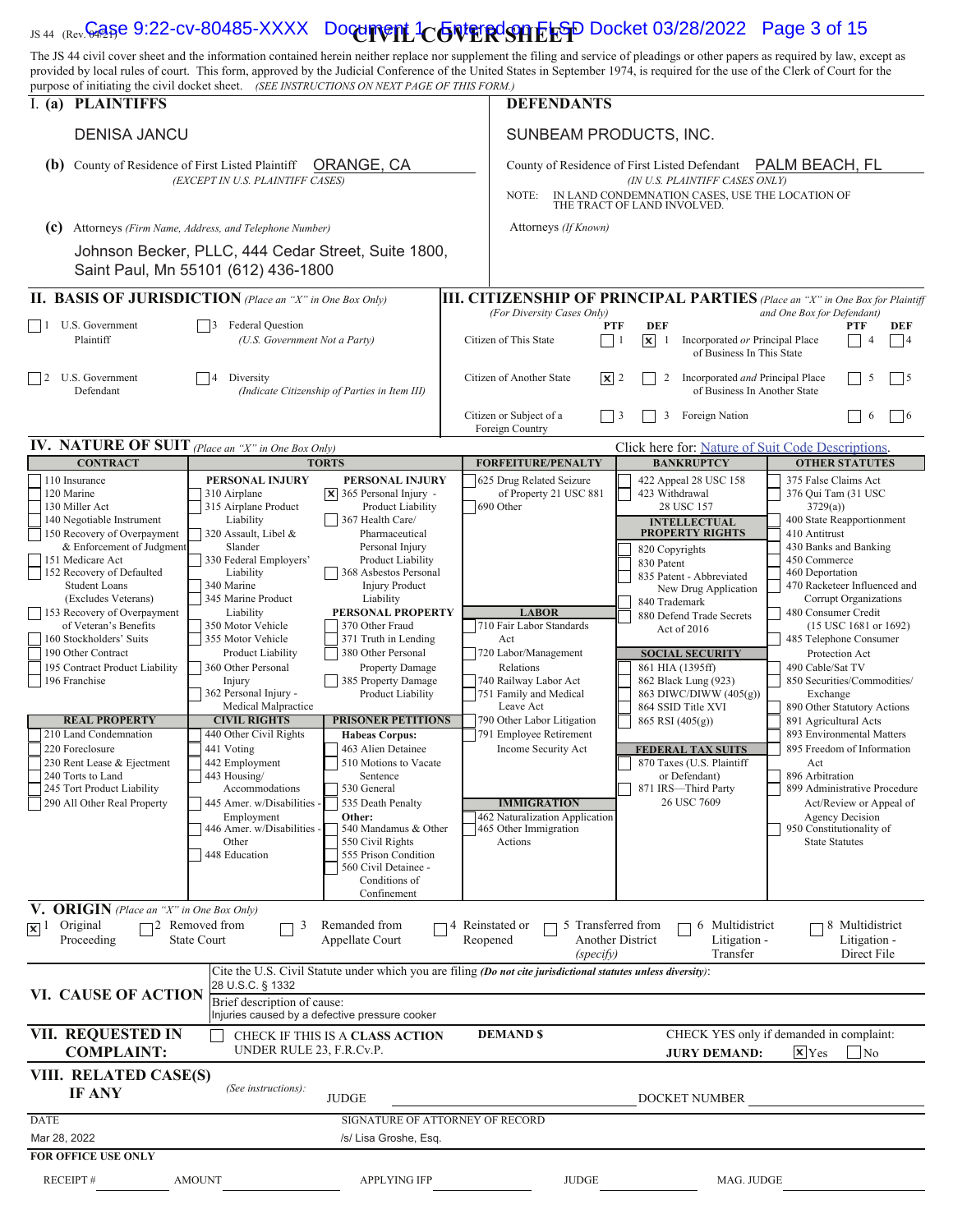#### **INSTRUCTIONS FOR ATTORNEYS COMPLETING CIVIL COVER SHEET FORM JS 44**

#### Authority For Civil Cover Sheet

The JS 44 civil cover sheet and the information contained herein neither replaces nor supplements the filings and service of pleading or other papers as required by law, except as provided by local rules of court. This form, approved by the Judicial Conference of the United States in September 1974, is required for the use of the Clerk of Court for the purpose of initiating the civil docket sheet. Consequently, a civil cover sheet is submitted to the Clerk of Court for each civil complaint filed. The attorney filing a case should complete the form as follows:

- **I.(a) Plaintiffs-Defendants.** Enter names (last, first, middle initial) of plaintiff and defendant. If the plaintiff or defendant is a government agency, use only the full name or standard abbreviations. If the plaintiff or defendant is an official within a government agency, identify first the agency and then the official, giving both name and title.
- **(b) County of Residence.** For each civil case filed, except U.S. plaintiff cases, enter the name of the county where the first listed plaintiff resides at the time of filing. In U.S. plaintiff cases, enter the name of the county in which the first listed defendant resides at the time of filing. (NOTE: In land condemnation cases, the county of residence of the "defendant" is the location of the tract of land involved.)
- **(c) Attorneys.** Enter the firm name, address, telephone number, and attorney of record. If there are several attorneys, list them on an attachment, noting in this section "(see attachment)".

**II. Jurisdiction.** The basis of jurisdiction is set forth under Rule 8(a), F.R.Cv.P., which requires that jurisdictions be shown in pleadings. Place an "X" in one of the boxes. If there is more than one basis of jurisdiction, precedence is given in the order shown below. United States plaintiff. (1) Jurisdiction based on 28 U.S.C. 1345 and 1348. Suits by agencies and officers of the United States are included here. United States defendant. (2) When the plaintiff is suing the United States, its officers or agencies, place an "X" in this box. Federal question. (3) This refers to suits under 28 U.S.C. 1331, where jurisdiction arises under the Constitution of the United States, an amendment

to the Constitution, an act of Congress or a treaty of the United States. In cases where the U.S. is a party, the U.S. plaintiff or defendant code takes precedence, and box 1 or 2 should be marked.

Diversity of citizenship. (4) This refers to suits under 28 U.S.C. 1332, where parties are citizens of different states. When Box 4 is checked, the citizenship of the different parties must be checked**.** (See Section III below**; NOTE: federal question actions take precedence over diversity cases.**)

- **III. Residence (citizenship) of Principal Parties.** This section of the JS 44 is to be completed if diversity of citizenship was indicated above. Mark this section for each principal party.
- **IV. Nature of Suit.** Place an "X" in the appropriate box. If there are multiple nature of suit codes associated with the case, pick the nature of suit code that is most applicable. Click here for: Nature of Suit Code Descriptions.
- **V. Origin.** Place an "X" in one of the seven boxes.

Original Proceedings. (1) Cases which originate in the United States district courts.

Removed from State Court. (2) Proceedings initiated in state courts may be removed to the district courts under Title 28 U.S.C., Section 1441. Remanded from Appellate Court. (3) Check this box for cases remanded to the district court for further action. Use the date of remand as the filing date.

Reinstated or Reopened. (4) Check this box for cases reinstated or reopened in the district court. Use the reopening date as the filing date. Transferred from Another District. (5) For cases transferred under Title 28 U.S.C. Section 1404(a). Do not use this for within district transfers or multidistrict litigation transfers.

Multidistrict Litigation – Transfer. (6) Check this box when a multidistrict case is transferred into the district under authority of Title 28 U.S.C. Section 1407.

Multidistrict Litigation – Direct File. (8) Check this box when a multidistrict case is filed in the same district as the Master MDL docket. **PLEASE NOTE THAT THERE IS NOT AN ORIGIN CODE 7.** Origin Code 7 was used for historical records and is no longer relevant due to changes in statute.

- **VI. Cause of Action.** Report the civil statute directly related to the cause of action and give a brief description of the cause. **Do not cite jurisdictional statutes unless diversity.** Example: U.S. Civil Statute: 47 USC 553 Brief Description: Unauthorized reception of cable service.
- **VII. Requested in Complaint.** Class Action. Place an "X" in this box if you are filing a class action under Rule 23, F.R.Cv.P. Demand. In this space enter the actual dollar amount being demanded or indicate other demand, such as a preliminary injunction. Jury Demand. Check the appropriate box to indicate whether or not a jury is being demanded.
- **VIII. Related Cases.** This section of the JS 44 is used to reference related pending cases, if any. If there are related pending cases, insert the docket numbers and the corresponding judge names for such cases.

**Date and Attorney Signature.** Date and sign the civil cover sheet.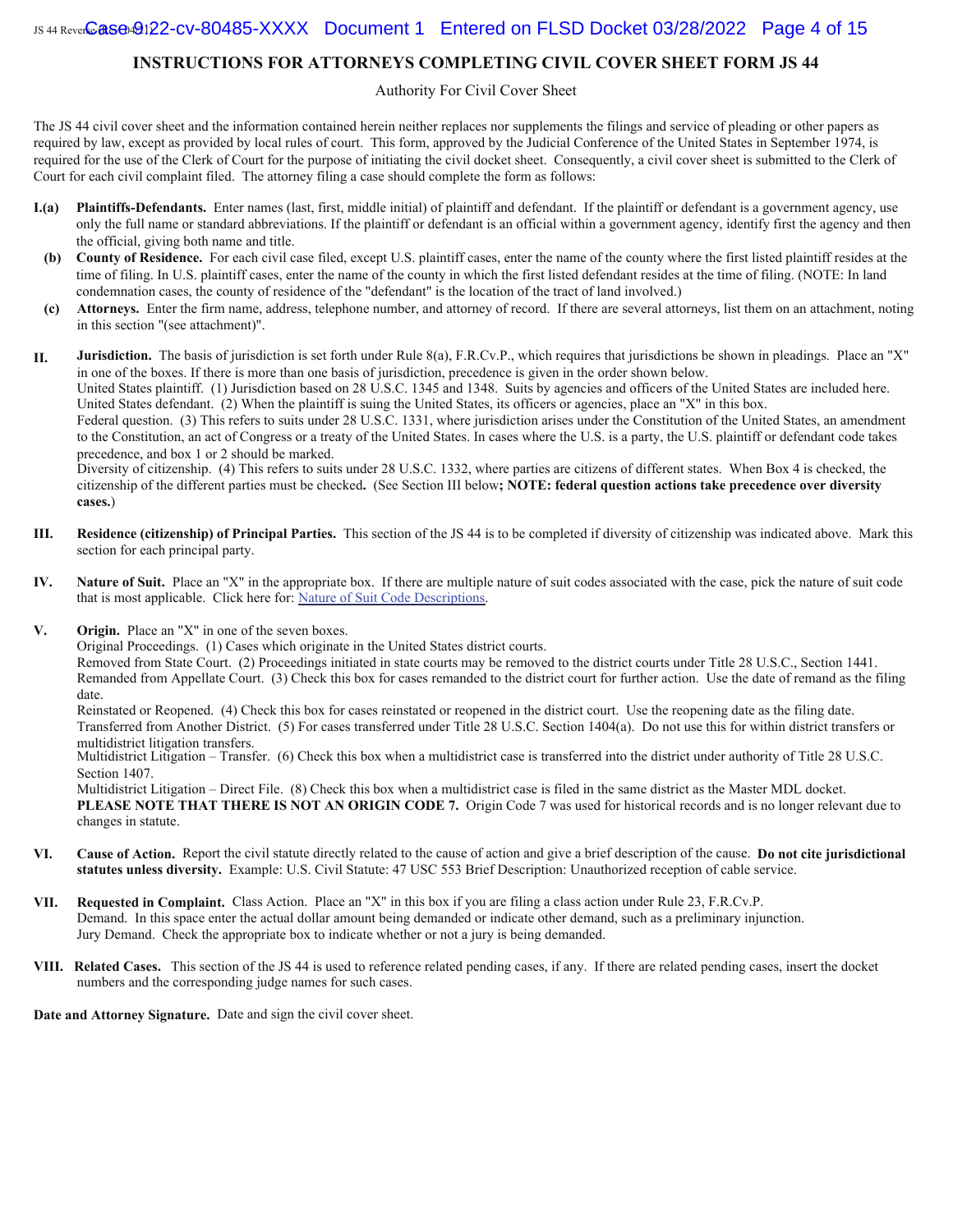# **UNITED STATES DISTRICT COURT FOR THE SOUTHERN DISTRICT OF FLORIDA**

DENISA JANCU,

Plaintiff,

Case No.

v.

SUNBEAM PRODUCTS, INC.,

Defendant.  $\overline{\phantom{a}}$ 

#### **COMPLAINT**

Plaintiff, by and through her attorneys, **JOHNSON BECKER, PLLC**, upon information and belief, at all times hereinafter mentioned, alleges as follows:

## **NATURE OF THE CASE**

1. Defendant Sunbeam Products. Inc. (hereinafter generally referred to as "Defendant Sunbeam") designs, manufactures, markets, imports, distributes and sells a wide-range of consumer products, including the subject "Crock-Pot Express Crock Multicooker," which specifically includes the Model Number SCCPPC 600-V1 (referred to hereafter as "Pressure Cooker(s)").

2. Defendant Sunbeam touts that its Pressure Cookers are designed with "safety in mind,"<sup>[1](#page-4-0)</sup> which include supposed "safety measures"<sup>[2](#page-4-1)</sup> such as "safety sensors"<sup>[3](#page-4-2)</sup> that purport to keep the lid from being opened while the unit is under pressure.

3. Despite Defendant Sunbeam's claims of "safety," it designed, manufactured, marketed, imported, distributed and sold, both directly and through third-party retailers, a product

<span id="page-4-0"></span><sup>&</sup>lt;sup>1</sup> *See* Sunbeam Products, Inc. Crock-Pot Express Crock Multicooker Owner's Manual, pg. 10, attached hereto as Exhibit A

<span id="page-4-1"></span> $^{2}$  *Id.* 

<span id="page-4-2"></span><sup>3</sup> *Id.*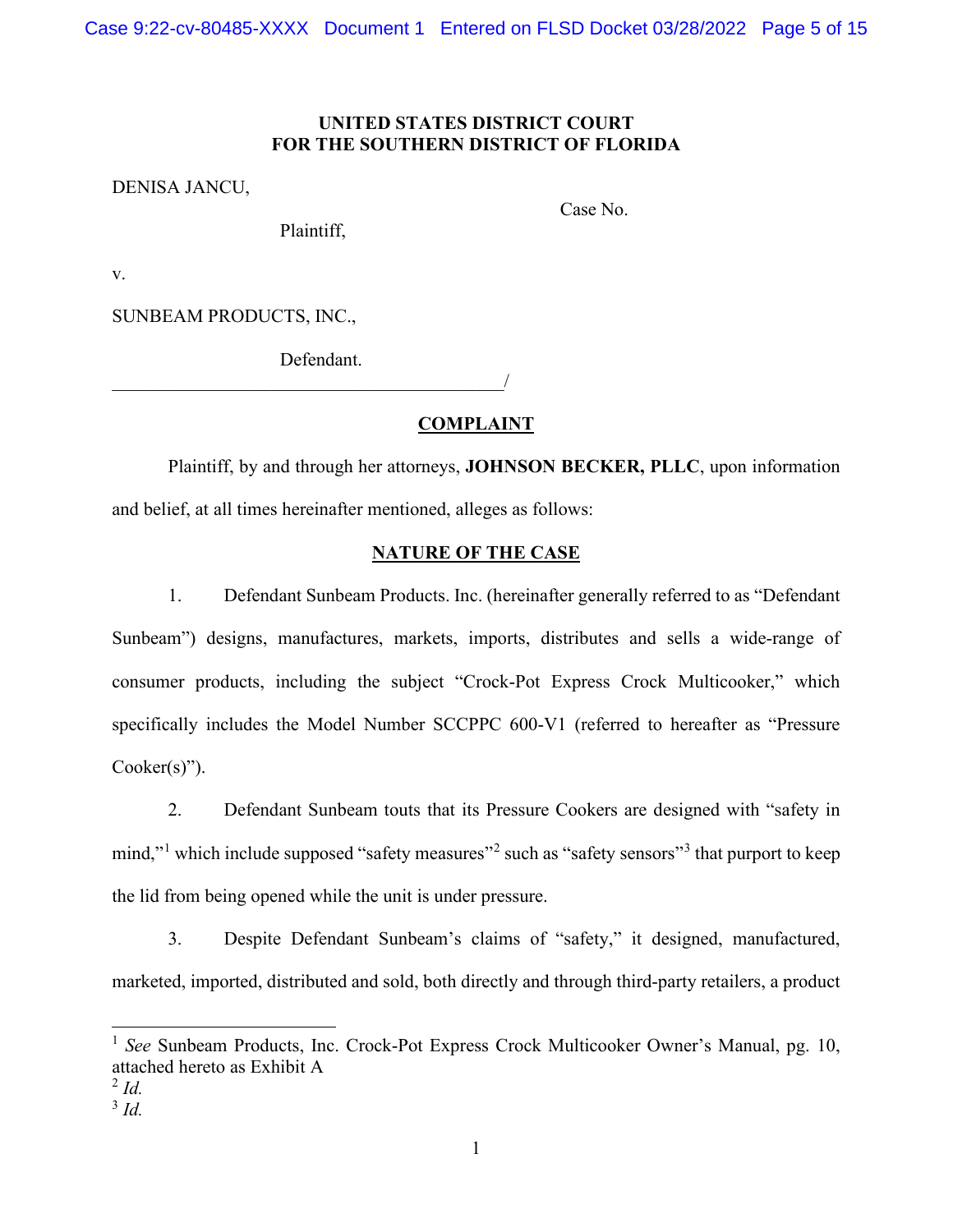that suffers from serious and dangerous defects. Said defects cause significant risk of bodily harm and injury to its consumers.

4. Specifically, said defects manifest themselves when, despite Defendant Sunbeam's statements, the lid of the Pressure Cooker is removable with built-up pressure, heat and steam still inside the unit. When the lid is removed under such circumstances, the pressure trapped within the unit causes the scalding hot contents to be projected from the unit and into the surrounding area, including onto the unsuspecting consumers, their families and other bystanders. The Plaintiff in this case was able to remove the lid while the Pressure Cooker retained pressure, causing her serious and substantial bodily injuries and damages.

5. On November 24, 2020, the Consumer Products Safety Commission ("CPSC") announced a recall of more than 900,000 of Defendant Sunbeam's SCCPPC600-V1 pressure cookers, which includes the subject pressure cooker, after receiving "**119 reports of lid detachment, resulting in 99 burn injuries ranging in severity from first-degree to thirddegree burns**."[4](#page-5-0)

6. Defendant Sunbeam knew or should have known of these defects but has nevertheless put profit ahead of safety by continuing to sell its Pressure Cookers to consumers, failing to warn said consumers of the serious risks posed by the defects, and failing to timely recall the dangerously defective Pressure Cookers regardless of the risk of significant injuries to Plaintiff and consumers like her.

7. Defendant Sunbeam ignored and/or concealed its knowledge of these defects in its Pressure Cookers from the Plaintiff in this case, as well as the public in general, in order to continue

<span id="page-5-0"></span><sup>4</sup> *See* the CPSC Recall notice from November 24, 2020

[<sup>\(</sup>https://www.cpsc.gov/Recalls/2020/crock-pot-6-quart-express-crock-multi-cookers-recalled-by](https://www.cpsc.gov/Recalls/2020/crock-pot-6-quart-express-crock-multi-cookers-recalled-by-sunbeam-products-due-to-burn)[sunbeam-products-due-to-burn#\)](https://www.cpsc.gov/Recalls/2020/crock-pot-6-quart-express-crock-multi-cookers-recalled-by-sunbeam-products-due-to-burn), a copy of which is attached hereto as Exhibit B.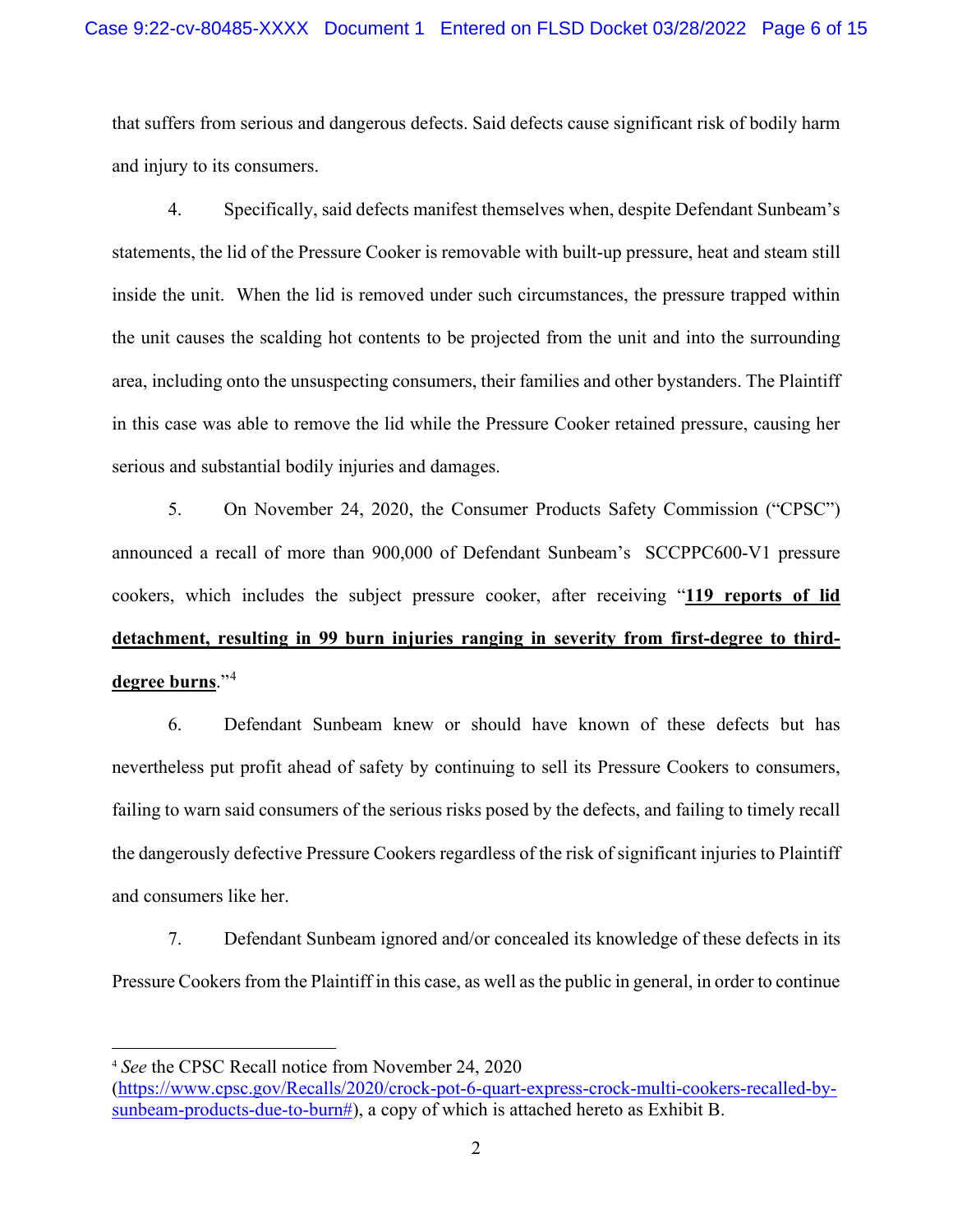generating a profit from the sale of said Pressure Cookers, demonstrating a callous, reckless, willful, depraved indifference to the health, safety and welfare of Plaintiff and consumers like her.

8. As a direct and proximate result of Defendant Sunbeam's conduct, the Plaintiff in this case incurred significant and painful bodily injuries, medical expenses, physical pain, mental anguish, and diminished enjoyment of life.

### **PLAINTIFF DENISA JANCU**

9. Plaintiff is a resident and citizen of the city of Fullerton, County of Orange, State of California.

10. On or about April 9, 2020, Plaintiff suffered serious and substantial burn injuries as the direct and proximate result of the Pressure Cooker's lid being able to be rotated and opened while the Pressure Cooker was still under pressure, during the normal, directed use of the Pressure Cooker, allowing its scalding hot contents to be forcefully ejected from the Pressure Cooker and onto Plaintiff. The incident occurred as a result of the failure of the Pressure Cooker's supposed "safety measures," which purport to keep the consumer safe while using the Pressure Cooker. In addition, the incident occurred as the result of Defendant Sunbeam's failure to redesign the Pressure Cooker, despite the existence of economical, safer alternative designs.

### **DEFENDANT SUNBEAM PRODUCTS, INC.**

11. Defendant Sunbeam designs, manufacturers, markets, imports, distributes and sells a variety of consumer products<sup>[5](#page-6-0)</sup> including pressure cookers, toasters, panini makers, and mixers, amongst others.

<span id="page-6-0"></span><sup>5</sup> *See generally*,<https://www.sunbeam.com/> (last accessed March 28, 2022).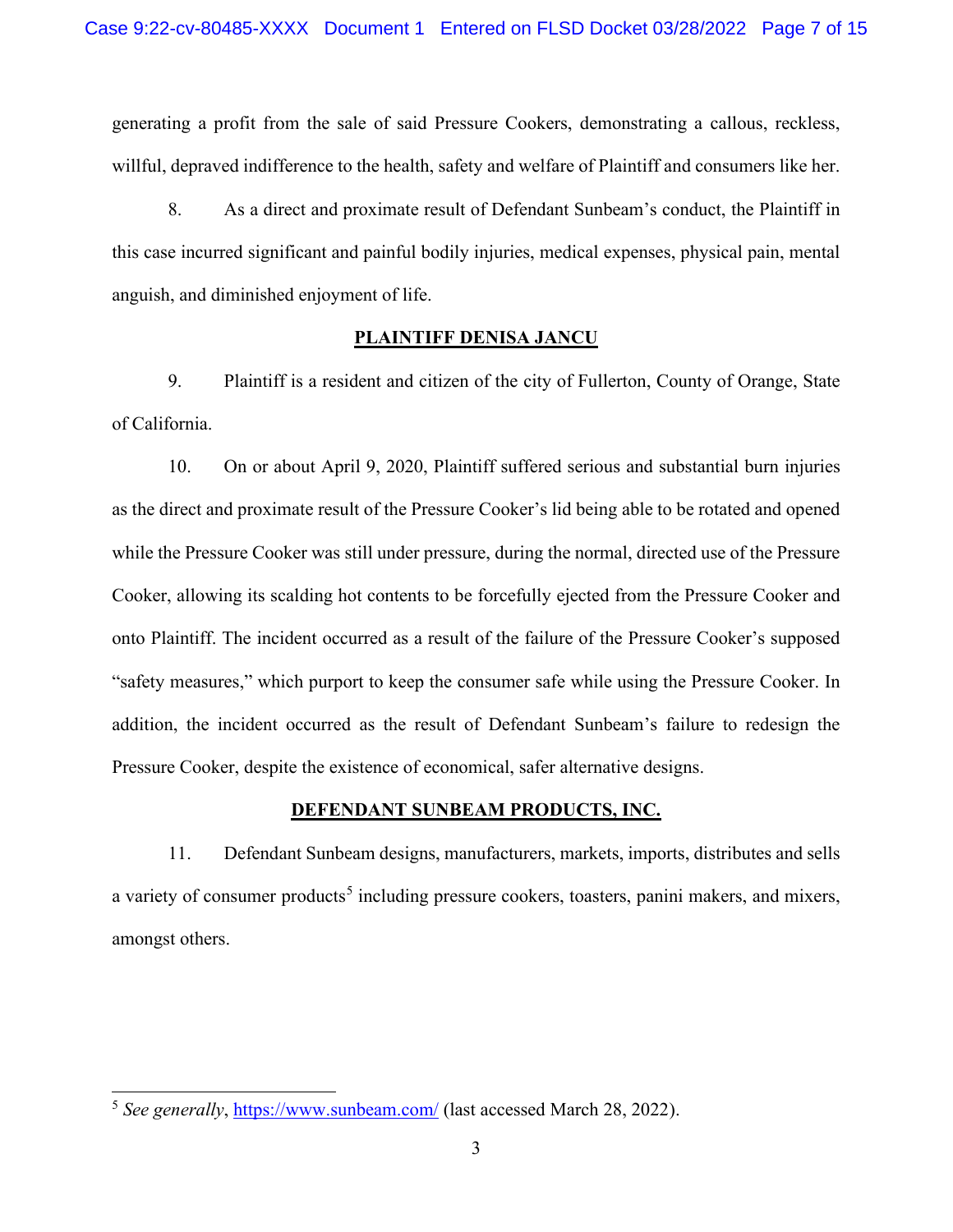12. Defendant Sunbeam claims that through its "cutting-edge innovation and intelligent design<sup>"[6](#page-7-0)</sup> it has been "simplifying the lives of everyday people"<sup>[7](#page-7-1)</sup> for "over 100 years".<sup>[8](#page-7-2)</sup>

13. Defendant Sunbeam is a Delaware Corporation with its registered place of business at 1293 North University Drive, #322 City of Coral Springs, Broward County, Florida 33071, and its principal place of business located at 2381 Executive Center Drive, Boca Raton, Florida 33431.

# **JURISDICTION AND VENUE**

14. This Court has subject matter jurisdiction over this case pursuant to diversity jurisdiction prescribed by 28 U.S.C. § 1332 because the matter in controversy exceeds the sum or value of \$75,000, exclusive of interest and costs, and there is complete diversity between the parties.

15. Venue is proper in this Court pursuant to 28 U.S.C. § 1391 because Defendant is a resident and citizen of this district.

16. Venue is also proper in this Court pursuant to 28 U.S.C. § 1391 because Defendant has sufficient minimum contacts with the Florida and intentionally availed itself of the markets within Florida through the promotion, sale, marketing, and distribution of its products.

# **FACTUAL BACKGROUND**

17. Defendant Sunbeam is engaged in the business of designing, manufacturing, warranting, marketing, importing, distributing and selling the Pressure Cookers at issue in this litigation.

<span id="page-7-0"></span><sup>6</sup> See,<https://www.newellbrands.com/our-brands/sunbeam> (last accessed March 28, 2022).

<span id="page-7-1"></span> $^7$  *Id.* 

<span id="page-7-2"></span><sup>8</sup> *Id.*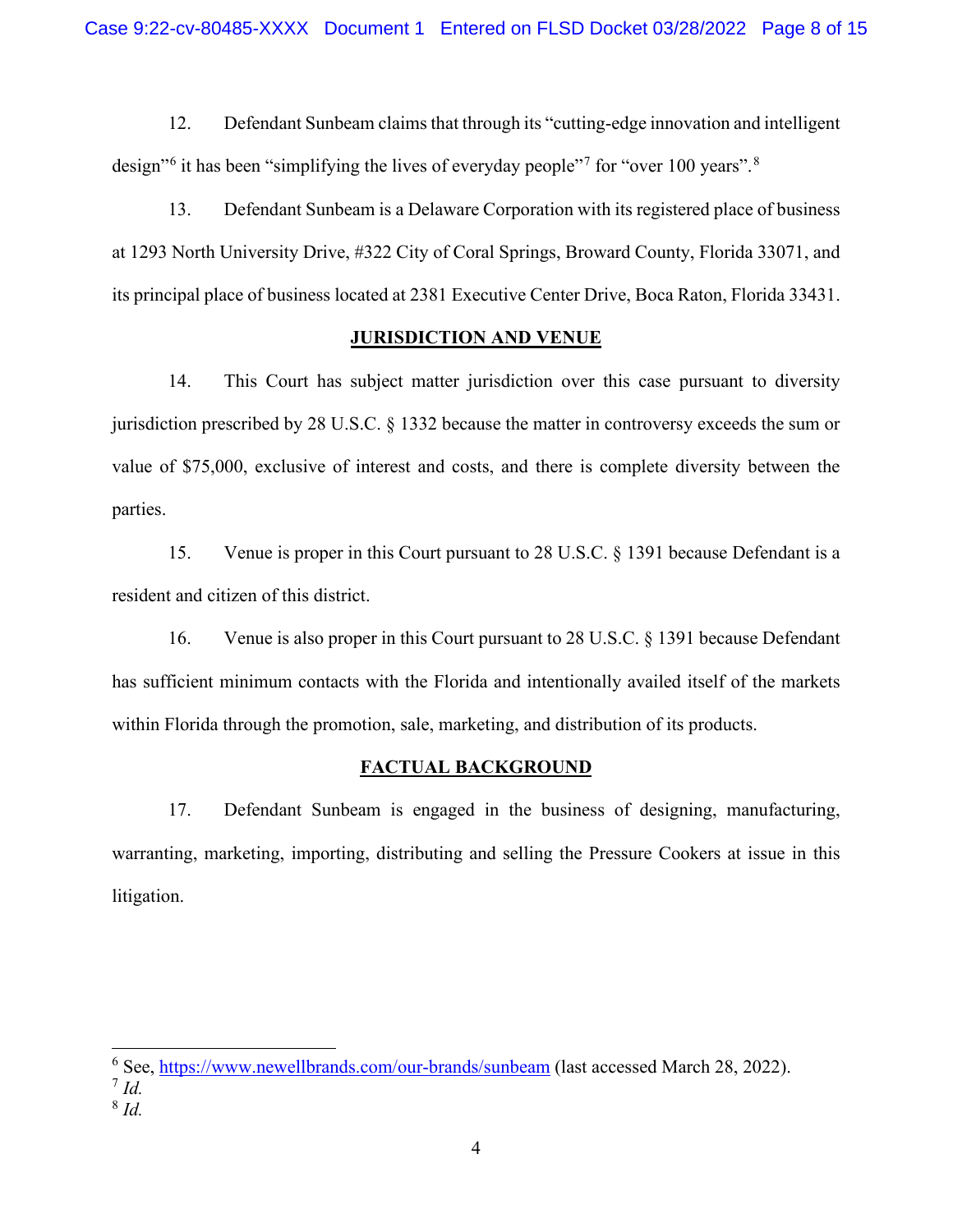18. Defendant Sunbeam aggressively warrants, markets, advertises and sells its Pressure Cookers as "an all-in-one appliance that's always ready when you are,"<sup>[9](#page-8-0)</sup> allowing consumers to cook "instant, healthy, home-cooked dish in under an hour."[10](#page-8-1)

19. According to the Owner's Manual<sup>[11](#page-8-2)</sup> accompanying each individual unit sold, the Pressure Cookers purport to be designed with "safety in mind and has various safety measures."<sup>[12](#page-8-3)</sup>

20. For instances, the Defendant Sunbeam claims that it's pressure cookers include "safety sensors"[13](#page-8-4) to keep the lid from being opened while the unit is under pressure; that "[p]ressure will not build if the Lid is not shut correctly and has not sealed"[14;](#page-8-5) and that "[o]nce the pressure increases, the Lid cannot be opened."[15](#page-8-6)

21. In addition to the "safety measures" listed in the manual, Defendant Sunbeam's Crock-Pot website claims that consumers can "cook with confidence" because the "airtight locking lid remains locked while pressure is inside the unit."<sup>[16](#page-8-7)</sup>

22. On November 24, 2020, the Consumer Products Safety Commission ("CPSC") announced a recall of more than 900,000 of Defendant Sunbeam's SCCPPC600-V1 pressure cookers, which includes the subject pressure cooker, after receiving "**119 reports of lid** 

<span id="page-8-0"></span><sup>9</sup> *See* [https://www.crock-pot.com/multi-cookers/express-crock/crock-pot-6-quart-express-crock](https://www.crock-pot.com/multi-cookers/express-crock/crock-pot-6-quart-express-crock-multi-cooker/SCCPPC600-V1.html)[multi-cooker/SCCPPC600-V1.html](https://www.crock-pot.com/multi-cookers/express-crock/crock-pot-6-quart-express-crock-multi-cooker/SCCPPC600-V1.html) (last accessed March 28, 2022).

<span id="page-8-1"></span> $10 \, \text{Id}$ 

<span id="page-8-2"></span><sup>11</sup>*See* Sunbeam Products, Inc. Crock-Pot Express Crock Multicooker Owner's Manual ("Exhibit A"), pg. 10.

<span id="page-8-3"></span><sup>12</sup> *Id.*

<span id="page-8-4"></span><sup>13</sup> *Id.*

<span id="page-8-5"></span><sup>14</sup> *Id.*

<span id="page-8-6"></span><sup>15</sup> *Id.*

<span id="page-8-7"></span><sup>16</sup> *See* [https://www.crock-pot.com/multi-cookers/express-crock/crock-pot-6-quart-express-crock](https://www.crock-pot.com/multi-cookers/express-crock/crock-pot-6-quart-express-crock-multi-cooker/SCCPPC600-V1.html)[multi-cooker/SCCPPC600-V1.html](https://www.crock-pot.com/multi-cookers/express-crock/crock-pot-6-quart-express-crock-multi-cooker/SCCPPC600-V1.html) (last accessed March 28, 2022).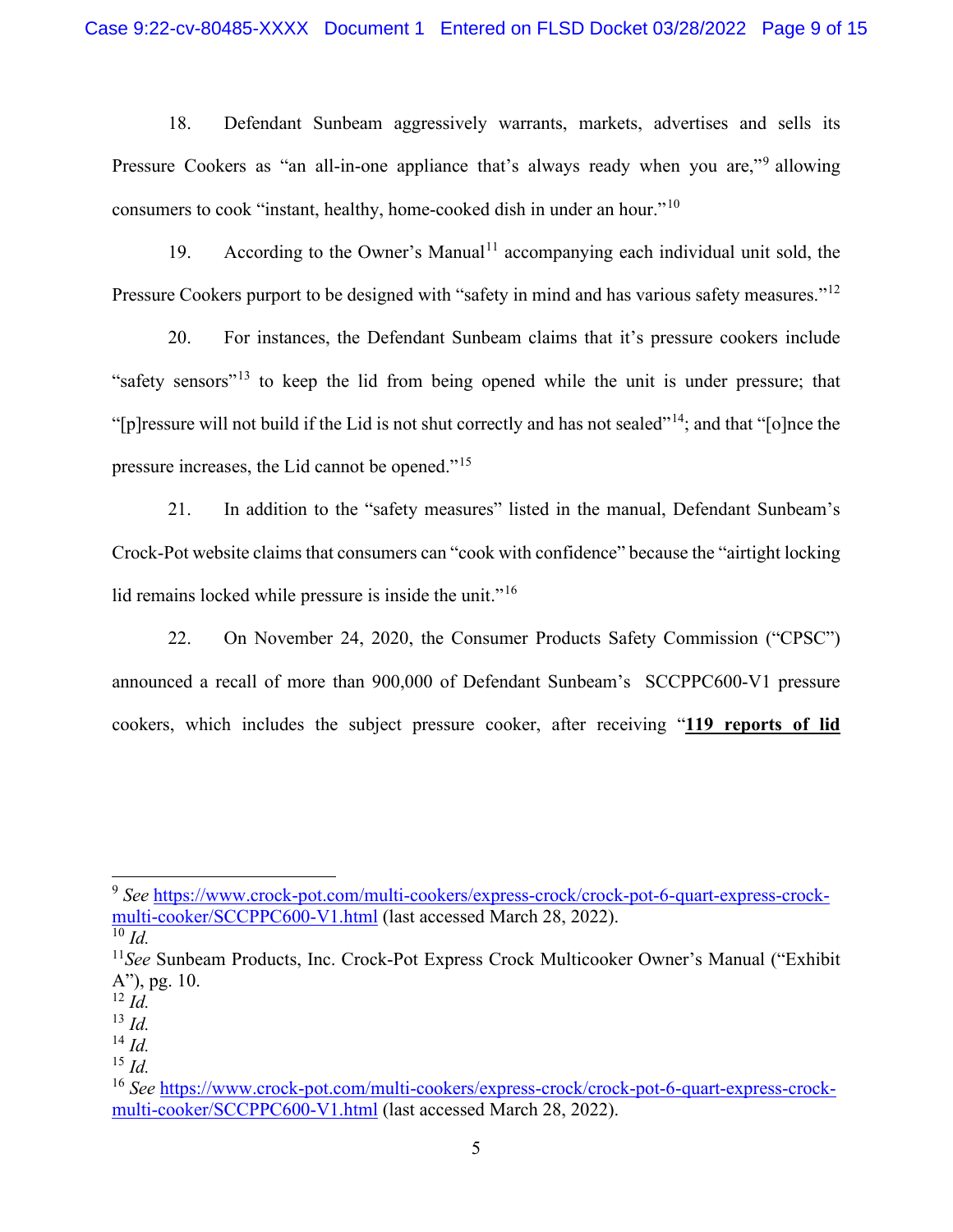# **detachment, resulting in 99 burn injuries ranging in severity from first-degree to thirddegree burns**."[17](#page-9-0)

23. By reason of the forgoing acts or omissions, the above-named Plaintiff and/or her family purchased their Pressure Cooker with the reasonable expectation that it was properly designed and manufactured, free from defects of any kind, and that it was safe for its intended, foreseeable use of cooking.

24. Plaintiff used her Pressure Cooker for its intended purpose of preparing meals for herself and/or family and did so in a manner that was reasonable and foreseeable by Defendant Sunbeam.

25. However, the aforementioned Pressure Cooker was defectively designed and manufactured by Defendant Sunbeam in that it failed to properly function as to prevent the lid from being removed with normal force while the unit remained pressurized, despite the appearance that all the pressure had been released, during the ordinary, foreseeable and proper use of cooking food with the product; placing the Plaintiff, her family, and similar consumers in danger while using the Pressure Cookers.

26. Defendant Sunbeam's Pressure Cookers possess defects that make them unreasonably dangerous for their intended use by consumers because the lid can be rotated and opened while the unit remains pressurized.

27. Further, Defendant Sunbeam's representations about "safety" are not just misleading, they are flatly wrong, and put innocent consumers like Plaintiff directly in harm's way.

<span id="page-9-0"></span><sup>&</sup>lt;sup>17</sup> See the CPSC Recall notice from November 24, 2020

[<sup>\(</sup>https://www.cpsc.gov/Recalls/2020/crock-pot-6-quart-express-crock-multi-cookers-recalled-by](https://www.cpsc.gov/Recalls/2020/crock-pot-6-quart-express-crock-multi-cookers-recalled-by-sunbeam-products-due-to-burn)[sunbeam-products-due-to-burn#\)](https://www.cpsc.gov/Recalls/2020/crock-pot-6-quart-express-crock-multi-cookers-recalled-by-sunbeam-products-due-to-burn), a copy of which is attached hereto as Exhibit B.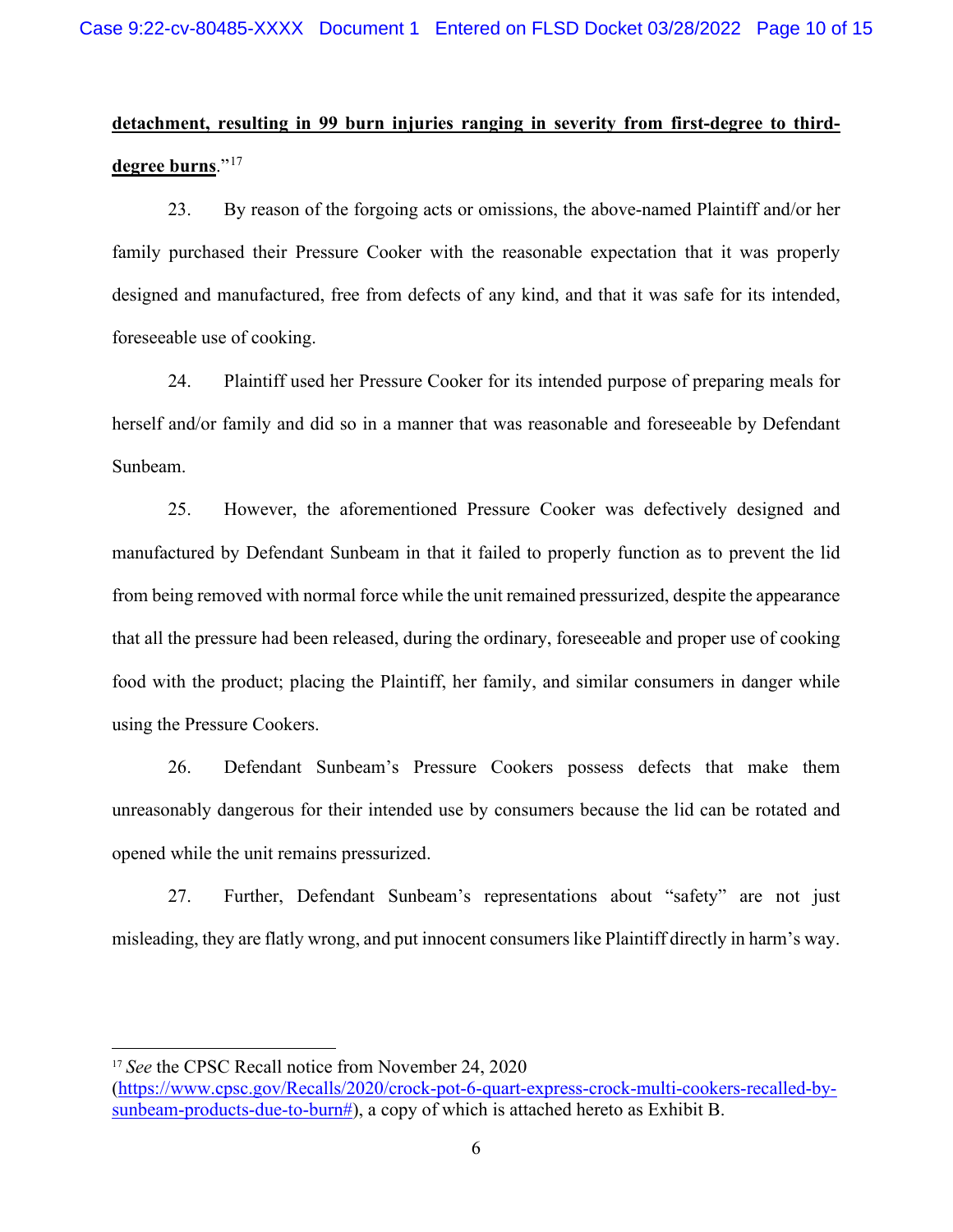28. Economic, safer alternative designs were available that could have prevented the Pressure Cooker's lid from being rotated and opened while pressurized.

29. As a direct and proximate result of Defendant Sunbeam's intentional concealment of such defects, its failure to warn consumers of such defects, its negligent misrepresentations, its failure to remove a product with such defects from the stream of commerce, and its negligent design of such products, Plaintiff used an unreasonably dangerous Pressure Cooker, which resulted in significant and painful bodily injuries upon Plaintiff's simple removal of the lid of the Pressure Cooker.

30. Consequently, the Plaintiff in this case seeks damages resulting from the use of Defendant Sunbeam's Pressure Cooker as described above, which has caused the Plaintiff to suffer from serious bodily injuries, medical expenses, physical pain, mental anguish, diminished enjoyment of life, and other damages.

### **CLAIMS FOR RELIEF**

# **COUNT I STRICT LIABILITY**

31. Plaintiff incorporates by reference each preceding and succeeding paragraph as though set forth fully at length herein.

32. At the time of Plaintiff's injuries, Defendant Sunbeam's Pressure Cookers were defective and unreasonably dangerous for use by foreseeable consumers, including Plaintiffs.

33. Defendant Sunbeam's Pressure Cookers were in the same or substantially similar condition as when they left the possession of Defendant Sunbeam.

34. Plaintiffs did not misuse or materially alter the Pressure Cooker.

35. The Pressure Cookers did not perform as safely as an ordinary consumer would have expected them to perform when used in a reasonably foreseeable way.

7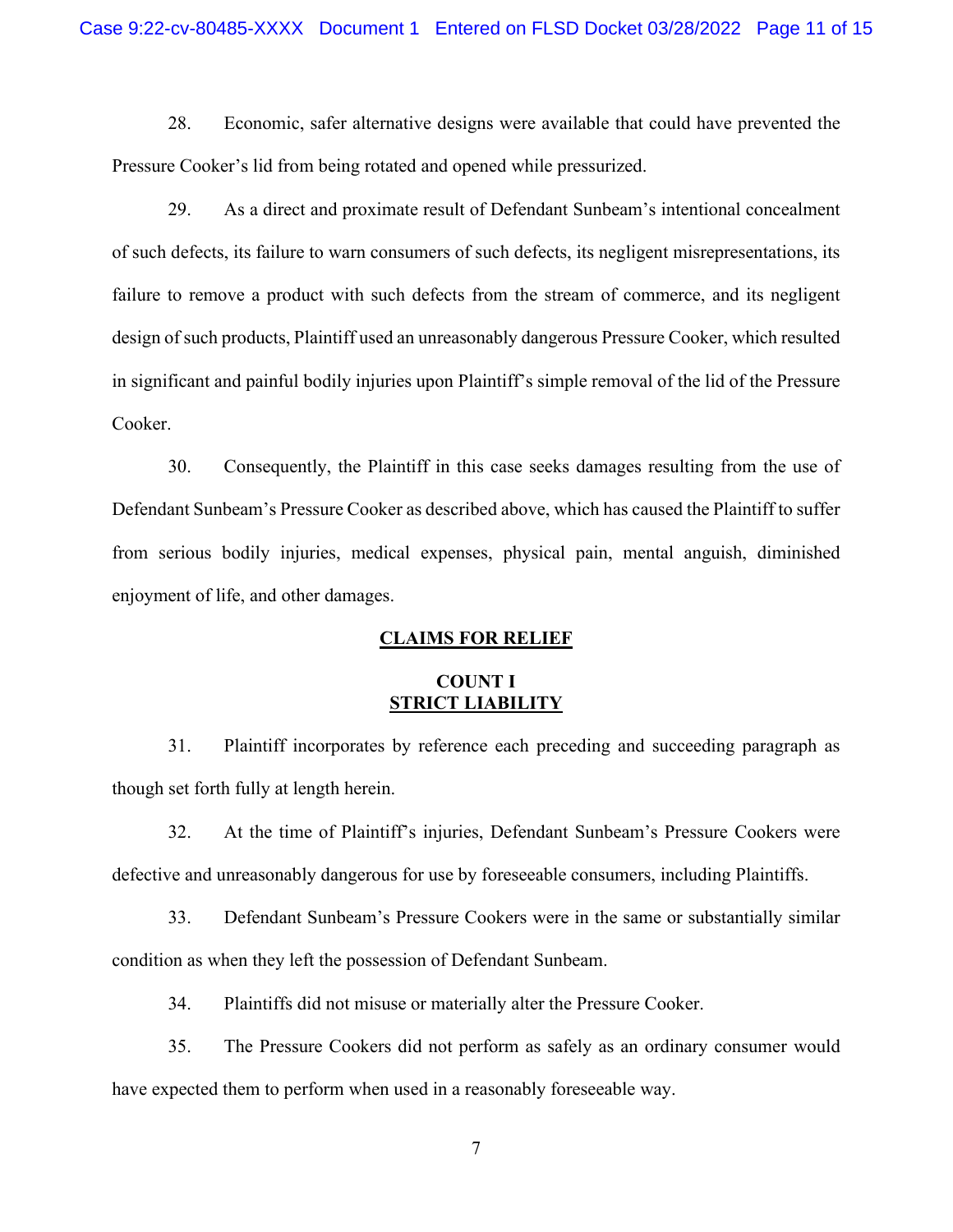36. Further, a reasonable person would conclude that the possibility and serious of harm

outweighs the burden or cost of making the Pressure Cookers safe. Specifically:

- a. The Pressure Cookers designed, manufactured, sold, and supplied by Defendant Sunbeam were defectively designed and placed into the stream of commerce in a defective and unreasonably dangerous condition for consumers;
- b. The seriousness of the potential burn injuries resulting from the product drastically outweighs any benefit that could be derived from its normal, intended use;
- c. Defendant Sunbeam failed to properly market, design, manufacture, distribute, supply, and sell the Pressure Cookers, despite having extensive knowledge that the aforementioned injuries could and did occur;
- d. Defendant Sunbeam failed to warn and place adequate warnings and instructions on the Pressure Cookers;
- e. Defendant Sunbeam failed to adequately test the Pressure Cookers; and
- f. Defendant Sunbeam failed to market an economically feasible alternative design, despite the existence of the aforementioned economical, safer alternatives, that could have prevented the Plaintiff' injuries and damages.
- 37. Defendant Sunbeam's actions and omissions were the direct and proximate cause

of the Plaintiff's injuries and damages.

**WHEREFORE**, Plaintiff demands judgment against Defendant Sunbeam for damages,

together with interest, costs of suit, and all such other relief as the Court deems proper. Plaintiff

reserves the right to amend this Complaint to include a claim for punitive damages according to

proof.

# **COUNT II NEGLIGENCE**

38. Plaintiff incorporates by reference each preceding and succeeding paragraph as though set forth fully at length herein.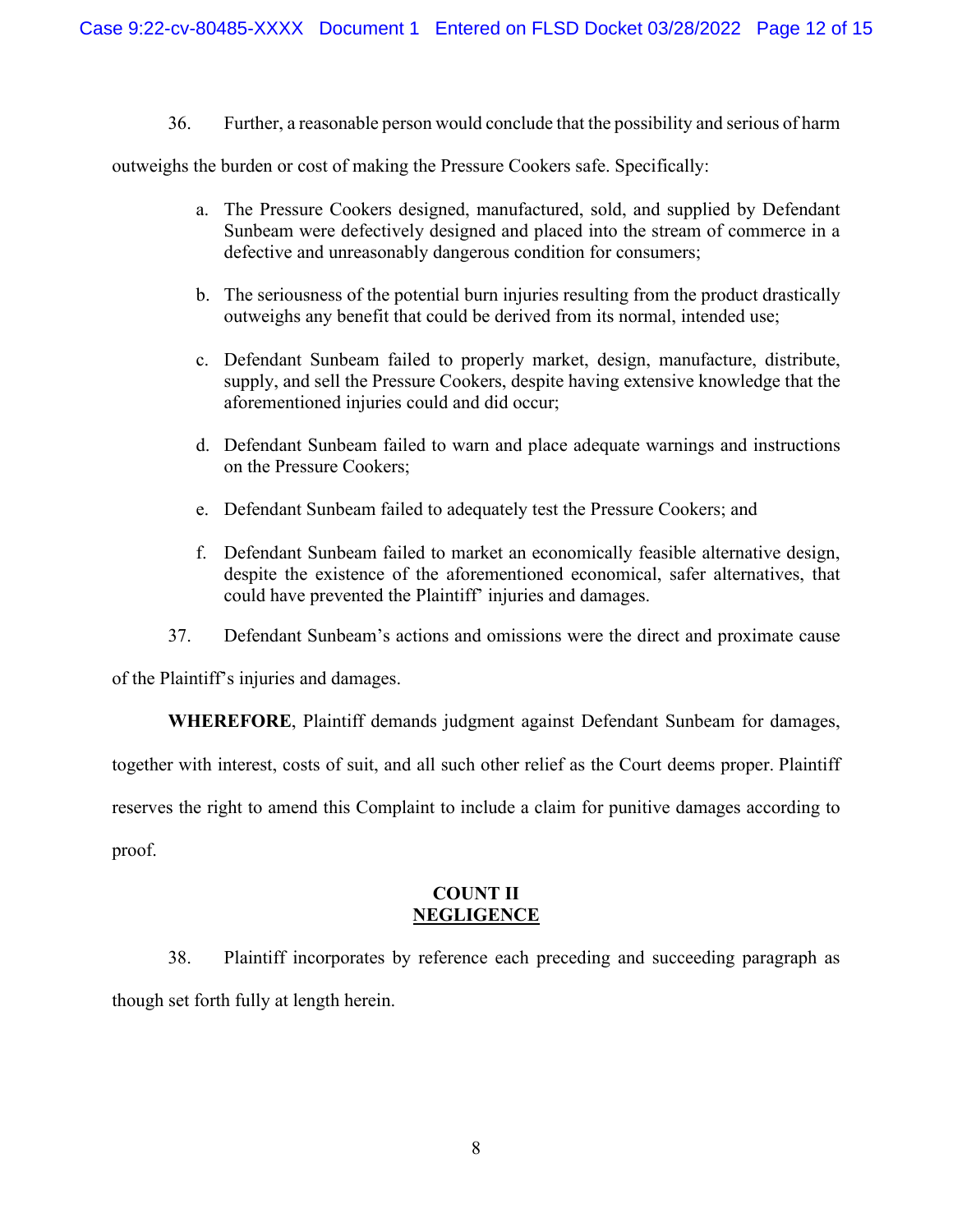39. Defendant Sunbeam has a duty of reasonable care to design, manufacture, market, and sell non-defective Pressure Cookers that are reasonably safe for their intended uses by consumers, such as Plaintiffs and their family.

40. Defendant Sunbeam failed to exercise ordinary care in the manufacture, sale, warnings, quality assurance, quality control, distribution, advertising, promotion, sale and marketing of its Pressure Cookers in that Defendant Sunbeam knew or should have known that said Pressure Cookers created a high risk of unreasonable harm to the Plaintiffs and consumers alike.

41. Defendant Sunbeam was negligent in the design, manufacture, advertising, warning, marketing and sale of its Pressure Cookers in that, among other things, it:

- a. Failed to use due care in designing and manufacturing the Pressure Cookers to avoid the aforementioned risks to individuals;
- b. Placed an unsafe product into the stream of commerce;
- c. Aggressively over-promoted and marketed its Pressure Cookers through television, social media, and other advertising outlets; and
- d. Were otherwise careless or negligent.

42. Despite the fact that Defendant Sunbeam knew or should have known that consumers were able to remove the lid while the Pressure Cookers were still pressurized, Defendant Sunbeam continued to market (and continues to do so) its Pressure Cookers to the general public.

**WHEREFORE**, Plaintiff demands judgment against Defendant Sunbeam for damages, together with interest, costs of suit, and all such other relief as the Court deems proper. Plaintiff reserves the right to amend this Complaint to include a claim for punitive damages according to proof.

9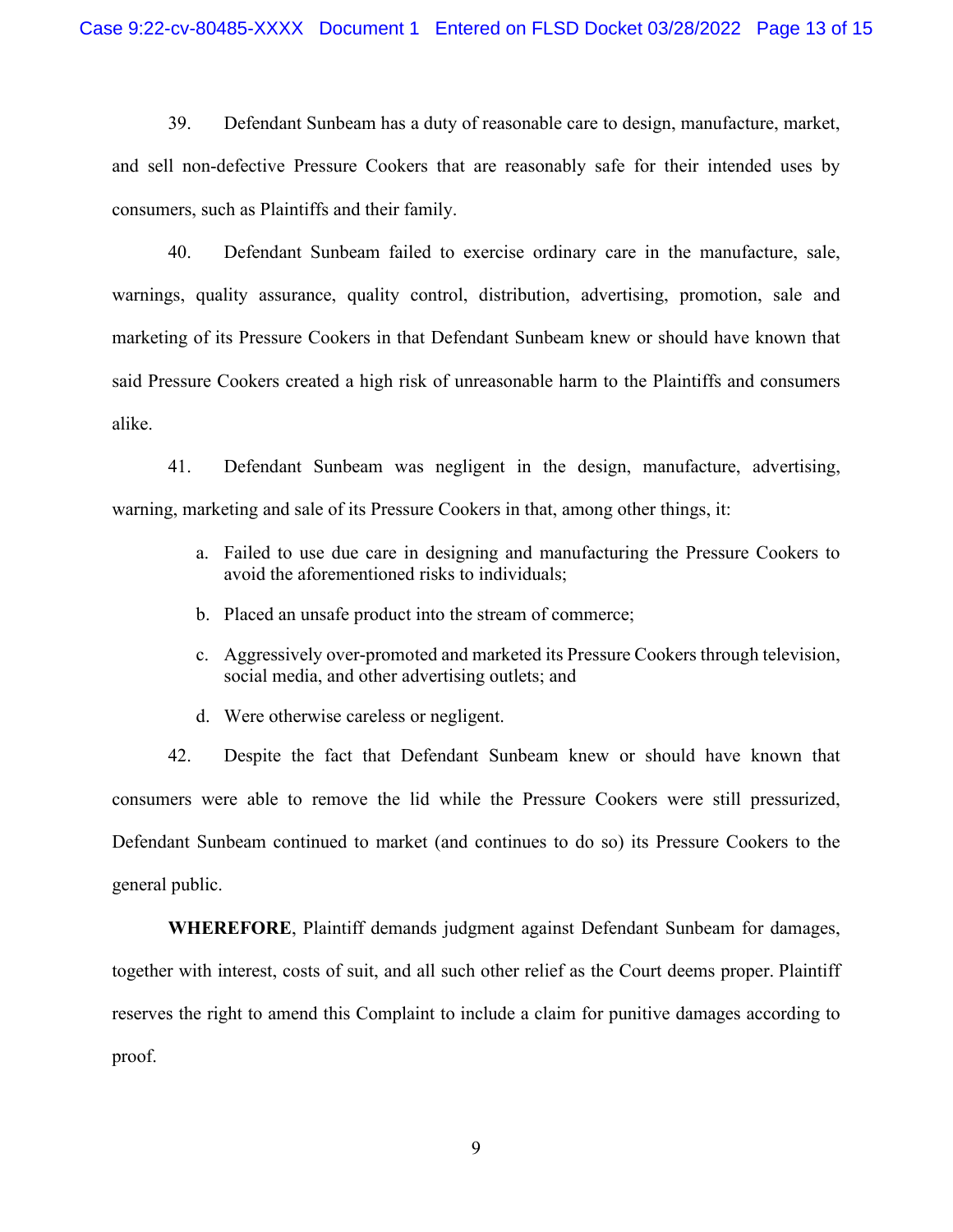Case 9:22-cv-80485-XXXX Document 1 Entered on FLSD Docket 03/28/2022 Page 14 of 15

#### **DEMAND FOR JURY TRIAL**

Plaintiff demands that all issues of fact of this case be tried to a properly impaneled jury to the extent permitted under the law.

#### **PRAYER FOR RELIEF**

**WHEREFORE**, Plaintiff demands judgment against the Defendant Sunbeam for

damages, including punitive damages if applicable, to which she is entitled by law, as well as all

costs of this action and interest, to the full extent of the law, whether arising under the common

law and/or statutory law, including:

- a. judgment for Plaintiff and against Defendant Sunbeam;
- b. damages to compensate Plaintiff for his injuries, economic losses and pain and suffering sustained as a result of the use of the Defendant Sunbeam's Pressure Cookers;
- c. pre and post judgment interest at the lawful rate;
- d. a trial by jury on all issues of the case; and
- e. for any other relief as this Court may deem equitable and just, or that may be available under the law of another forum to the extent the law of another forum is applied, including but not limited to all reliefs prayed for in this Complaint and in the foregoing Prayer for Relief.